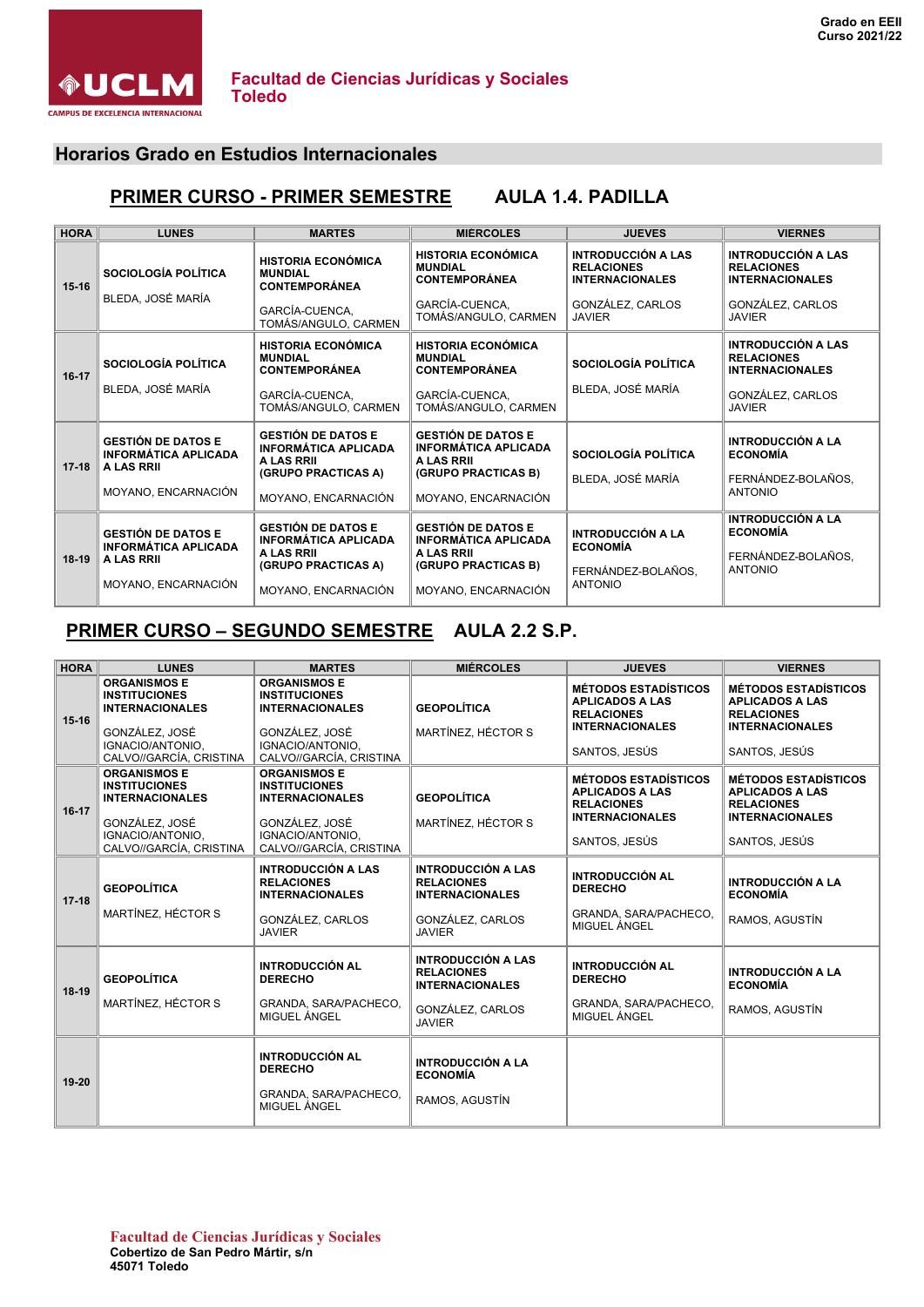

#### **SEGUNDO CURSO - PRIMER SEMESTRE AULA 3.2. S.P.**

| <b>HORA</b> | <b>LUNES</b>                                   | <b>MARTES</b>                                                      | <b>MIÉRCOLES</b>                                                   | <b>JUEVES</b>                           | <b>VIERNES</b>        |
|-------------|------------------------------------------------|--------------------------------------------------------------------|--------------------------------------------------------------------|-----------------------------------------|-----------------------|
| $15 - 16$   | <b>SISTEMAS POLÍTICOS</b><br><b>COMPARADOS</b> | <b>SISTEMAS POLÍTICOS</b><br><b>COMPARADOS</b>                     | <b>PERIODISMO Y</b><br><b>COMUNICACIÓN</b><br><b>INTERNACIONAL</b> | <b>ECONOMÍA</b><br><b>INTERNACIONAL</b> | ORGANIZACIÓN DE LA UE |
|             | CORRAL, CAYETANO                               | CORRAL, CAYETANO                                                   | ALONSO, ANA MARÍA                                                  | DÍAZ, CARMEN                            | PUNZÓN, JESÚS         |
| $16-17$     | <b>SISTEMAS POLÍTICOS</b><br><b>COMPARADOS</b> | <b>PERIODISMO Y</b><br><b>COMUNICACIÓN</b><br><b>INTERNACIONAL</b> | <b>PERIODISMO Y</b><br><b>COMUNICACIÓN</b><br><b>INTERNACIONAL</b> | <b>ECONOMÍA</b><br><b>INTERNACIONAL</b> | ORGANIZACIÓN DE LA UE |
|             | CORRAL, CAYETANO                               | ALONSO, ANA MARÍA                                                  | ALONSO, ANA MARÍA                                                  | DÍAZ, CARMEN                            | PUNZÓN, JESÚS         |
| $17 - 18$   | ORGANIZACIÓN DE LA UE                          | <b>PERIODISMO Y</b><br><b>COMUNICACIÓN</b><br><b>INTERNACIONAL</b> | <b>ECONOMÍA</b><br><b>INTERNACIONAL</b>                            |                                         |                       |
|             | PUNZÓN, JESÚS                                  | ALONSO, ANA MARÍA                                                  | DÍAZ, CARMEN                                                       |                                         |                       |
| $18-19$     | ORGANIZACIÓN DE LA UE                          | <b>DERECHO</b><br><b>INTERNACIONAL PÚBLICO</b>                     | <b>DERECHO</b><br><b>INTERNACIONAL PÚBLICO</b>                     |                                         |                       |
|             | PUNZÓN, JESÚS                                  | MARTÍNEZ, MARÍA                                                    | MARTÍNEZ, MARÍA                                                    |                                         |                       |
| $19 - 20$   |                                                | <b>DERECHO</b><br>INTERNACIONAL PÚBLICO                            | <b>DERECHO</b><br><b>INTERNACIONAL PÚBLICO</b>                     |                                         |                       |
|             |                                                | MARTÍNEZ, MARÍA                                                    | MARTÍNEZ, MARÍA                                                    |                                         |                       |

## **SEGUNDO CURSO – SEGUNDO SEMESTRE AULA 1.5 M.D**

| <b>HORA</b> | <b>LUNES</b>                                                                          | <b>MARTES</b>                                                                            | <b>MIÉRCOLES</b>                                                                                                                                                             | <b>JUEVES</b>                                                                         | <b>VIERNES</b>                                                                                                                                     |
|-------------|---------------------------------------------------------------------------------------|------------------------------------------------------------------------------------------|------------------------------------------------------------------------------------------------------------------------------------------------------------------------------|---------------------------------------------------------------------------------------|----------------------------------------------------------------------------------------------------------------------------------------------------|
| $15 - 16$   | <b>DERECHO</b><br><b>INTERNACIONAL PRIVADO</b><br><b>PARA LAS RRII</b>                | <b>SISTEMAS POLÍTICOS</b><br><b>COMPARADOS</b>                                           | <b>DERECHO</b><br><b>INTERNACIONAL PRIVADO</b><br><b>PARA LAS RRII</b>                                                                                                       | <b>SISTEMAS POLÍTICOS</b><br><b>COMPARADOS</b>                                        | <b>FUNCIONAMIENTO Y</b><br>POLÍTICAS DE LA UNIÓN<br><b>EUROPEA</b>                                                                                 |
|             | DE LA VILLA, ISAAC                                                                    | CORRAL, CAYETANO                                                                         | DE LA VILLA, ISAAC                                                                                                                                                           | CORRAL, CAYETANO                                                                      | SÁNCHEZ, FRANCISCO                                                                                                                                 |
| $16 - 17$   | <b>DERECHO</b><br><b>INTERNACIONAL PRIVADO</b><br><b>PARA LAS RRII</b>                | <b>SISTEMAS POLÍTICOS</b><br><b>COMPARADOS</b><br>CORRAL, CAYETANO                       | <b>DERECHO</b><br><b>INTERNACIONAL PRIVADO</b><br><b>PARA LAS RRII</b>                                                                                                       | <b>ECONOMÍA</b><br><b>INTERNACIONAL</b><br>DÍAZ, CARMEN/GARCÍA,                       | <b>FUNCIONAMIENTO Y</b><br>POLÍTICAS DE LA UNIÓN<br><b>EUROPEA</b>                                                                                 |
|             | DE LA VILLA, ISAAC                                                                    |                                                                                          | DE LA VILLA, ISAAC                                                                                                                                                           | ERENA Mª.                                                                             | SÁNCHEZ, FRANCISCO                                                                                                                                 |
| $17 - 18$   | <b>POLÍTICAS</b><br><b>ADMINISTRATIVAS</b><br><b>PÚBLICAS</b><br>DE LA SIERRA, SUSANA | <b>FUNCIONAMIENTO Y</b><br>POLÍTICAS DE LA UNIÓN<br><b>EUROPEA</b><br>SÁNCHEZ, FRANCISCO | <b>ECONOMÍA</b><br><b>INTERNACIONAL</b><br>DÍAZ. CARMEN/GARCÍA.<br>ERENA M <sup>a</sup> .                                                                                    | <b>ECONOMÍA</b><br><b>INTERNACIONAL</b><br>DÍAZ, CARMEN/GARCÍA,<br>ERENA Mª.          | <b>PROTECCIÓN</b><br><b>INTERNACIONAL DE LOS</b><br><b>DERECHOS HUMANOS Y</b><br><b>DERECHO PENAL</b><br><b>INTERNACIONAL</b><br>SASTRE, SANTIAGO/ |
|             |                                                                                       |                                                                                          |                                                                                                                                                                              |                                                                                       | <b>GARCÍA FAUSTINO</b>                                                                                                                             |
| $18-19$     | <b>POLÍTICAS</b><br><b>ADMINISTRATIVAS</b><br><b>PÚBLICAS</b>                         | <b>FUNCIONAMIENTO Y</b><br>POLÍTICAS DE LA UNIÓN<br><b>EUROPEA</b>                       | <b>PROTECCIÓN</b><br><b>INTERNACIONAL DE LOS</b><br><b>DERECHOS HUMANOS Y</b><br><b>DERECHO PENAL</b><br><b>INTERNACIONAL</b>                                                | <b>POLÍTICAS</b><br><b>ADMINISTRATIVAS</b><br><b>PÚBLICAS</b>                         | <b>PROTECCIÓN</b><br><b>INTERNACIONAL DE LOS</b><br><b>DERECHOS HUMANOS Y</b><br><b>DERECHO PENAL</b><br><b>INTERNACIONAL</b>                      |
|             | DE LA SIERRA, SUSANA                                                                  | SÁNCHEZ, FRANCISCO                                                                       | SASTRE, SANTIAGO/<br><b>GARCÍA FAUSTINO</b>                                                                                                                                  | DE LA SIERRA, SUSANA                                                                  | SASTRE, SANTIAGO/<br><b>GARCÍA FAUSTINO</b>                                                                                                        |
| $19 - 20$   |                                                                                       |                                                                                          | <b>PROTECCIÓN</b><br><b>INTERNACIONAL DE LOS</b><br><b>DERECHOS HUMANOS Y</b><br><b>DERECHO PENAL</b><br><b>INTERNACIONAL</b><br>SASTRE, SANTIAGO/<br><b>GARCÍA FAUSTINO</b> | <b>POLÍTICAS</b><br><b>ADMINISTRATIVAS</b><br><b>PÚBLICAS</b><br>DE LA SIERRA, SUSANA |                                                                                                                                                    |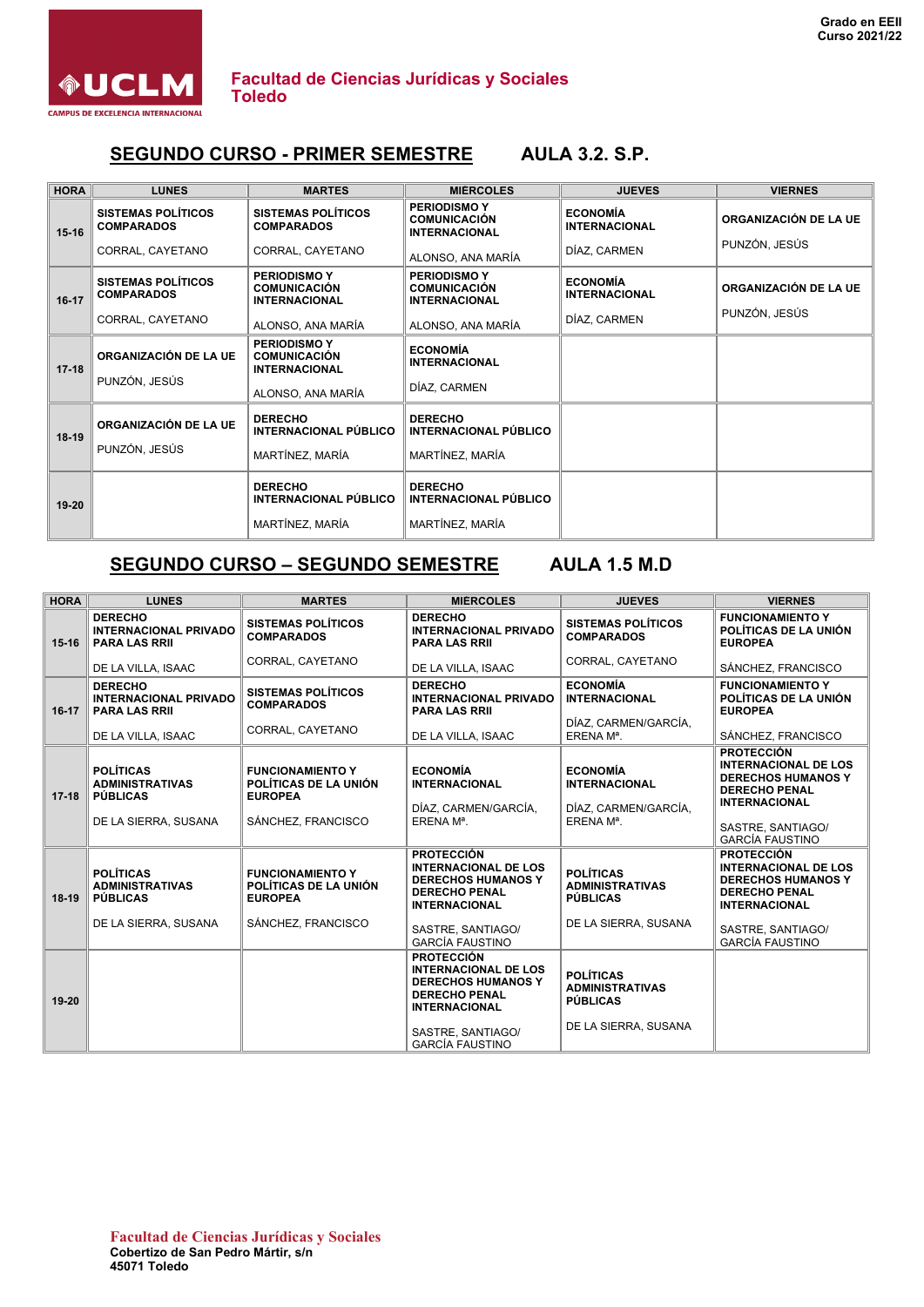

### **TERCER CURSO – PRIMER SEMESTRE ÓCULOS**

| <b>HORA</b> | <b>LUNES</b>                                                                                          | <b>MARTES</b>                                                       | <b>MIÉRCOLES</b>                                                                                      | <b>JUEVES</b>                                                    | <b>VIERNES</b>                                                      |
|-------------|-------------------------------------------------------------------------------------------------------|---------------------------------------------------------------------|-------------------------------------------------------------------------------------------------------|------------------------------------------------------------------|---------------------------------------------------------------------|
| $15 - 16$   | <b>INMIGRACIÓN Y ASILO</b>                                                                            | <b>TRIBUTACIÓN</b><br><b>INTERNACIONAL</b>                          | <b>TRIBUTACIÓN</b><br><b>INTERNACIONAL</b>                                                            | <b>INMIGRACIÓN Y ASILO</b>                                       | <b>COMPORTAMIENTO</b><br><b>ESTRATÉGICO Y</b><br><b>COOPERATIVO</b> |
|             | DE LA VILLA, ISAAC                                                                                    | CAMPOS, YOHAN A.                                                    | CAMPOS, YOHAN A.                                                                                      | DE LA VILLA, ISAAC                                               | ORTIZ, BEATRIZ/ZANE,<br><b>AMARILDO</b>                             |
| $16 - 17$   | <b>INMIGRACIÓN Y ASILO</b>                                                                            | <b>TRIBUTACIÓN</b><br><b>INTERNACIONAL</b>                          | <b>TRIBUTACIÓN</b><br><b>INTERNACIONAL</b>                                                            | <b>INMIGRACIÓN Y ASILO</b>                                       | <b>COMPORTAMIENTO</b><br><b>ESTRATÉGICO Y</b><br><b>COOPERATIVO</b> |
|             | DE LA VILLA, ISAAC                                                                                    | CAMPOS, YOHAN A.                                                    | CAMPOS, YOHAN A.                                                                                      | DE LA VILLA, ISAAC                                               | ORTIZ, BEATRIZ/ZANE,<br><b>AMARILDO</b>                             |
| $17 - 18$   | <b>ANÁLISIS E</b><br><b>INTERPRETACIÓN DE LA</b><br><b>INFORMACIÓN CONTABLE</b><br><b>DE EMPRESAS</b> |                                                                     | <b>ANÁLISIS E</b><br><b>INTERPRETACIÓN DE LA</b><br><b>INFORMACIÓN CONTABLE</b><br><b>DE EMPRESAS</b> | <b>DIRECCION</b><br><b>INTERNACIONAL DE LA</b><br><b>EMPRESA</b> |                                                                     |
|             | <b>INTERNACIONALES</b><br>SÁNCHEZ, JESÚS                                                              |                                                                     | <b>INTERNACIONALES</b><br>SÁNCHEZ, JESÚS                                                              | GUADAMILLAS, FÁTIMA/<br>ZANE, AMARILDO                           |                                                                     |
| $18-19$     | <b>ANÁLISIS E</b><br><b>INTERPRETACIÓN DE LA</b><br><b>INFORMACIÓN CONTABLE</b><br><b>DE EMPRESAS</b> | <b>COMPORTAMIENTO</b><br><b>ESTRATÉGICO Y</b><br><b>COOPERATIVO</b> | <b>ANÁLISIS E</b><br><b>INTERPRETACIÓN DE LA</b><br><b>INFORMACIÓN CONTABLE</b><br><b>DE EMPRESAS</b> | <b>DIRECCION</b><br><b>INTERNACIONAL DE LA</b><br><b>EMPRESA</b> | <b>DIRECCION</b><br><b>INTERNACIONAL DE LA</b><br><b>EMPRESA</b>    |
|             | <b>INTERNACIONALES</b><br>SÁNCHEZ, JESÚS                                                              | ORTIZ, BEATRIZ/ZANE,<br><b>AMARILDO</b>                             | <b>INTERNACIONALES</b><br>SÁNCHEZ, JESÚS                                                              | GUADAMILLAS,<br>FÁTIMA//ZANE, AMARILDO                           | GUADAMILLAS.<br>FÁTIMA/ZANE, AMARILDO                               |
| $19 - 20$   |                                                                                                       | <b>COMPORTAMIENTO</b><br><b>ESTRATÉGICO Y</b><br><b>COOPERATIVO</b> |                                                                                                       |                                                                  | <b>DIRECCION</b><br><b>INTERNACIONAL DE LA</b><br><b>EMPRESA</b>    |
|             |                                                                                                       | ORTIZ, BEATRIZ/ZANE,<br><b>AMARILDO</b>                             |                                                                                                       |                                                                  | GUADAMILLAS,<br>FÁTIMA/ZANE, AMARILDO                               |

# **TERCER CURSO – SEGUNDO SEMESTRE ÓCULOS**

| <b>HORA</b> | <b>LUNES</b>                                                                                                                                                                    | <b>MARTES</b>                                                        | <b>MIÉRCOLES</b>                                                     | <b>JUEVES</b>                                                                                                                                                                   | <b>VIERNES</b>                                                                                          |
|-------------|---------------------------------------------------------------------------------------------------------------------------------------------------------------------------------|----------------------------------------------------------------------|----------------------------------------------------------------------|---------------------------------------------------------------------------------------------------------------------------------------------------------------------------------|---------------------------------------------------------------------------------------------------------|
| $15 - 16$   | <b>RELACIONES LABORALES</b><br><b>TRANSNACIONALES</b>                                                                                                                           | DIPLOMACIA Y POLÍTICA<br><b>EXTERIOR</b>                             | DIPLOMACIA Y POLÍTICA<br><b>EXTERIOR</b>                             | <b>INGLÉS PARA LAS</b><br><b>RELACIONES</b><br><b>INTERNACIONALES I</b>                                                                                                         | <b>RELACIONES LABORALES</b><br><b>TRANSNACIONALES</b>                                                   |
|             | MORA, LAURA                                                                                                                                                                     | GONZÁLEZ, CARLOS<br><b>JAVIER</b>                                    | GONZÁLEZ, CARLOS<br><b>JAVIER</b>                                    | GUADAMILLAS, VICTORIA                                                                                                                                                           | MORA, LAURA                                                                                             |
| $16-17$     | <b>RELACIONES LABORALES</b><br><b>TRANSNACIONALES</b>                                                                                                                           | DIPLOMACIA Y POLÍTICA<br><b>EXTERIOR</b>                             | DIPLOMACIA Y POLÍTICA<br><b>EXTERIOR</b>                             | <b>INGLÉS PARA LAS</b><br><b>RELACIONES</b><br><b>INTERNACIONALES I</b>                                                                                                         | <b>RELACIONES LABORALES</b><br><b>TRANSNACIONALES</b>                                                   |
|             | MORA, LAURA                                                                                                                                                                     | GONZÁLEZ, CARLOS<br><b>JAVIER</b>                                    | GONZÁLEZ, CARLOS<br><b>JAVIER</b>                                    | <b>GUADAMILLAS, VICTORIA</b>                                                                                                                                                    | MORA, LAURA                                                                                             |
| $17 - 18$   | <b>MEDIACIÓN Y</b><br><b>JURISDICCIÓN EN LA</b><br><b>RESOLUCIÓN DE</b><br><b>CONFLICTOS</b><br><b>INTERNACIONALES</b><br>GONZÁLEZ-CUELLAR.                                     | POLÍTICA ECONÓMICA<br><b>INTERNACIONAL</b><br>GONZÁLEZ, JOSÉ IGNACIO | POLÍTICA ECONÓMICA<br><b>INTERNACIONAL</b><br>GONZÁLEZ, JOSÉ IGNACIO | <b>MEDIACIÓN Y</b><br><b>JURISDICCIÓN EN LA</b><br><b>RESOLUCIÓN DE</b><br><b>CONFLICTOS</b><br><b>INTERNACIONALES</b><br>GONZÁLEZ-CUELLAR.                                     | <b>INGLÉS PARA LAS</b><br><b>RELACIONES</b><br><b>INTERNACIONALES I</b><br><b>GUADAMILLAS, VICTORIA</b> |
| $18-19$     | <b>NICOLÁS</b><br><b>MEDIACIÓN Y</b><br><b>JURISDICCIÓN EN LA</b><br><b>RESOLUCIÓN DE</b><br><b>CONFLICTOS</b><br><b>INTERNACIONALES</b><br>GONZÁLEZ-CUELLAR.<br><b>NICOLÁS</b> | POLÍTICA ECONÓMICA<br><b>INTERNACIONAL</b><br>GONZÁLEZ, JOSÉ IGNACIO | POLÍTICA ECONÓMICA<br><b>INTERNACIONAL</b><br>GONZÁLEZ, JOSÉ IGNACIO | <b>NICOLÁS</b><br><b>MEDIACIÓN Y</b><br><b>JURISDICCIÓN EN LA</b><br><b>RESOLUCIÓN DE</b><br><b>CONFLICTOS</b><br><b>INTERNACIONALES</b><br>GONZÁLEZ-CUELLAR.<br><b>NICOLÁS</b> | <b>INGLÉS PARA LAS</b><br><b>RELACIONES</b><br><b>INTERNACIONALES I</b><br><b>GUADAMILLAS, VICTORIA</b> |
| $19 - 20$   |                                                                                                                                                                                 |                                                                      |                                                                      |                                                                                                                                                                                 |                                                                                                         |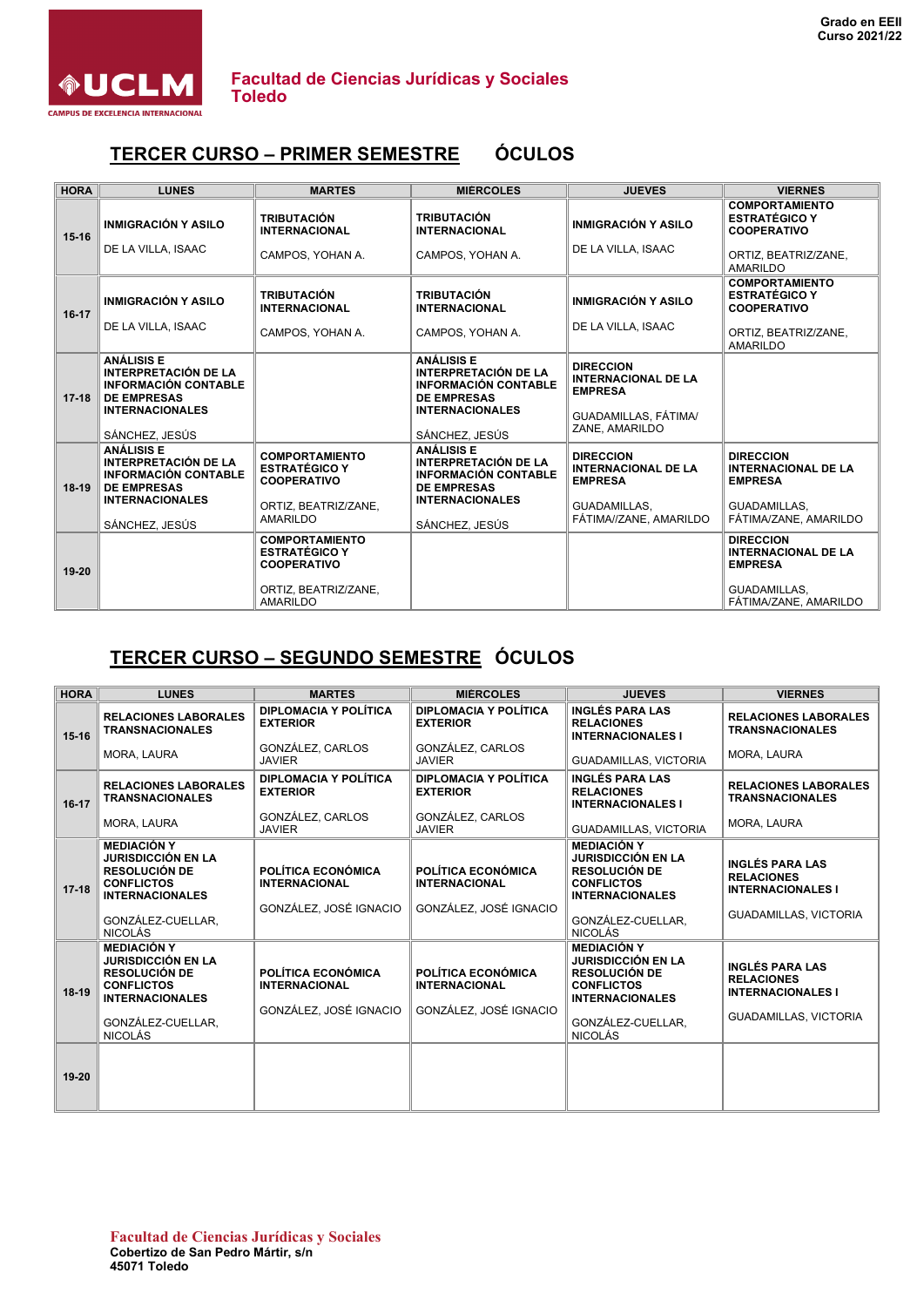

#### **CUARTO CURSO – PRIMER SEMESTRE AULA 1.5. M.D**

| <b>HORA</b> | <b>LUNES</b>                                                                                                                           | <b>MARTES</b>                                                                                                             | <b>MIÉRCOLES</b>                                                                                                          | <b>JUEVES</b>                                                                                                                             | <b>VIERNES</b>                                                                                                                                |
|-------------|----------------------------------------------------------------------------------------------------------------------------------------|---------------------------------------------------------------------------------------------------------------------------|---------------------------------------------------------------------------------------------------------------------------|-------------------------------------------------------------------------------------------------------------------------------------------|-----------------------------------------------------------------------------------------------------------------------------------------------|
| $14 - 15$   | <b>CHINO I</b><br>LIANG, AZHU                                                                                                          | CHINO I<br>LIANG, AZHU                                                                                                    | <b>INTRODUCCIÓN A LA</b><br><b>CULTURA CHINA</b><br>LIANG. AZHU                                                           | SOCIOLOGÍA, TÉCNICAS<br>DE INVESTIGACIÓN Y<br><b>COMUNICACIÓN EN LA</b><br><b>EMPRESA</b><br>BLEDA, JOSÉ MARÍA                            |                                                                                                                                               |
| $15 - 16$   | CHINO I<br>LIANG, AZHU                                                                                                                 | CHINO I<br>LIANG, AZHU                                                                                                    | <b>INTRODUCCIÓN A LA</b><br><b>CULTURA ÁRABE</b><br><b>HERNÁNDO DE</b><br>LARRAMENDI,<br>MIGUEL/AZAOLA.<br><b>BÁRBARA</b> | SOCIOLOGÍA, TÉCNICAS<br>DE INVESTIGACIÓN Y<br><b>COMUNICACIÓN EN LA</b><br><b>EMPRESA</b><br>BLEDA. JOSÉ MARÍA                            |                                                                                                                                               |
| $16-17$     | <b>SEMINARIO DE</b><br><b>ESPECIALIZACIÓN:</b><br>ÁMERICA LATINA,<br><b>CULTURA, SOCIEDAD Y</b><br><b>ECONOMÍA</b><br>BOUSSELHAM, DINA | <b>INTRODUCCIÓN A LA</b><br><b>CULTURA ÁRABE</b><br><b>HERNÁNDO DE</b><br>LARRAMENDI,<br>MIGUEL/AZAOLA.<br><b>BÁRBARA</b> | <b>INTRODUCCIÓN A LA</b><br><b>CULTURA ÁRABE</b><br>HERNÁNDO DE<br>LARRAMENDI,<br>MIGUEL/AZAOLA.<br><b>BÁRBARA</b>        | ÁRABE I<br>PÉREZ, LUIS MIGUEL                                                                                                             | <b>SEMINARIO DE</b><br><b>ESPECIALIZACIÓN:</b><br>ÁMERICA LATINA,<br><b>CULTURA, SOCIEDAD Y</b><br><b>ECONOMÍA</b><br>BOUSSELHAM, DINA        |
| $17 - 18$   | <b>SEMINARIO DE</b><br><b>ESPECIALIZACIÓN:</b><br>ÁMERICA LATINA,<br><b>CULTURA, SOCIEDAD Y</b><br><b>ECONOMÍA</b><br>BOUSSELHAM, DINA | <b>ECONOMÍA DE LA UNIÓN</b><br><b>EUROPEA</b><br>GONZÁLEZ, BELÉN                                                          | <b>ECONOMÍA DE LA UNIÓN</b><br><b>EUROPEA</b><br>GONZÁLEZ, BELÉN                                                          | ÁRABE I<br>PÉREZ. LUIS MIGUEL                                                                                                             | <b>SEMINARIO DE</b><br><b>ESPECIALIZACIÓN:</b><br>ÁMERICA LATINA,<br><b>CULTURA, SOCIEDAD Y</b><br><b>ECONOMÍA</b><br><b>BOUSSELHAM, DINA</b> |
| $18-19$     | SOCIOLOGÍA, TÉCNICAS<br>DE INVESTIGACIÓN Y<br><b>COMUNICACIÓN EN LA</b><br><b>EMPRESA</b><br>BLEDA, JOSÉ MARÍA                         | <b>ECONOMÍA DE LA UNIÓN</b><br><b>EUROPEA</b><br>GONZÁLEZ, BELÉN                                                          | ÁRABE I<br>PÉREZ. LUIS MIGUEL                                                                                             | <b>SEMINARIO DE</b><br><b>ESPECIALIZACIÓN:</b><br>ÁMERICA DEL NORTE,<br><b>CULTURA, SOCIEDAD Y</b><br><b>ECONOMÍA</b><br>GONZÁLEZ, CARLOS | <b>SEMINARIO DE</b><br><b>ESPECIALIZACIÓN:</b><br>ÁMERICA DEL NORTE,<br><b>CULTURA, SOCIEDAD Y</b><br><b>ECONOMÍA</b><br>GONZÁLEZ, CARLOS     |
| 19-20       | <b>INTRODUCCIÓN A LA</b><br><b>CULTURA CHINA</b><br>LIANG, AZHU                                                                        | <b>INTRODUCCIÓN A LA</b><br><b>CULTURA CHINA</b><br>LIANG, AZHU                                                           | ÁRABE I<br>PÉREZ, LUIS MIGUEL                                                                                             | <b>SEMINARIO DE</b><br><b>ESPECIALIZACIÓN:</b><br>ÁMERICA DEL NORTE,<br><b>CULTURA, SOCIEDAD Y</b><br><b>ECONOMÍA</b><br>GONZÁLEZ, CARLOS | <b>SEMINARIO DE</b><br><b>ESPECIALIZACIÓN:</b><br>ÁMERICA DEL NORTE,<br><b>CULTURA, SOCIEDAD Y</b><br><b>ECONOMÍA</b><br>GONZÁLEZ, CARLOS     |